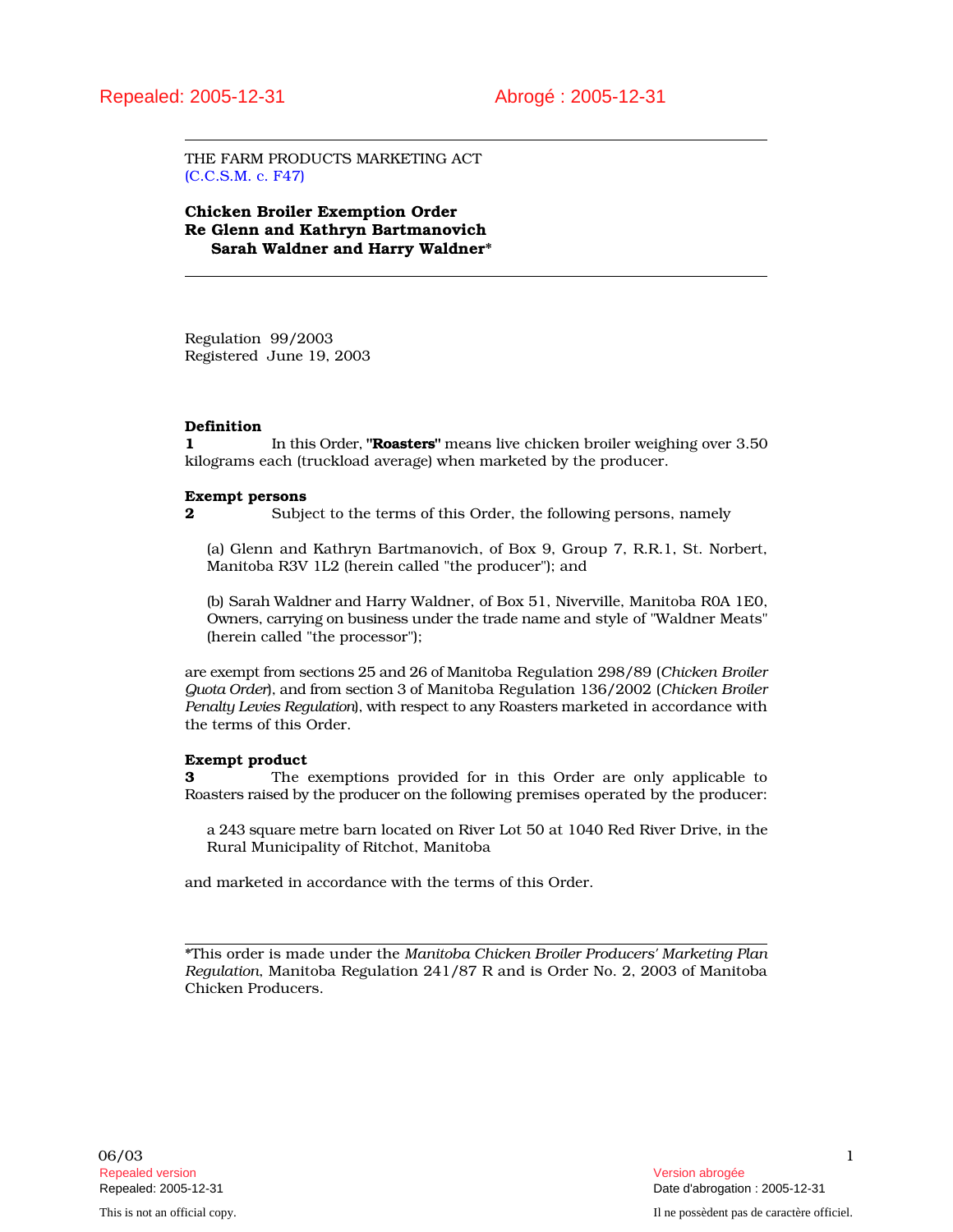## Conditions re marketing

4 This Order is subject to the following conditions:

(a) that the combined marketings of Roasters by the producer to the processor in any calendar month do not exceed in aggregate 400 Roasters weighing in aggregate not less than 1,400 kilograms live weight unless prior written permission from the Board is granted to market additional Roasters in that calendar month;

(b) that all such Roasters are delivered by the producer to the processor at the p r o cessor's killing and processing plant located on NW 31-7-4-E in the Town of Niverville, Manitoba;

(c) that all such Roasters are killed and eviscerated by the processor at the primary processor's plant located on NW 31-7-4-E in the Town of Niverville, Manitoba immediately upon receipt from the producer; and

(d) that all such Roasters are processed in accordance with the terms of this Order.

## Conditions re processing

5 This Order is subject to the following additional conditions:

(a) that the processor processes all Roasters delivered to the process or by t h e producer and ensures that all such Roasters are immediately slaughtered and health inspected; and

(b) that the processor market all Roasters acquired by the processor as having been slaughtered and health inspected.

# Conditions re compliance

**6** This Order is subject to the condition that the producer and the processor each comply with Manitoba Regulation 32/96 (Chicken Broiler Information Order), Manitoba Regulation 238/94 (Chicken Broiler Administration Fee Regulation), and all Price Orders of the Board with respect to the marketing of all chicken broilers by the producer to the processor.

## Cancellation

**7** If the producer or the processor fails to comply with any order, regulation, or written directive of the Board, or any condition of this Order, the exemption provided in section 2 hereof shall, upon motion of the Board to such effect, terminate.

## Non-transferability

8 The exemptions provided in this Order are non-transferable.